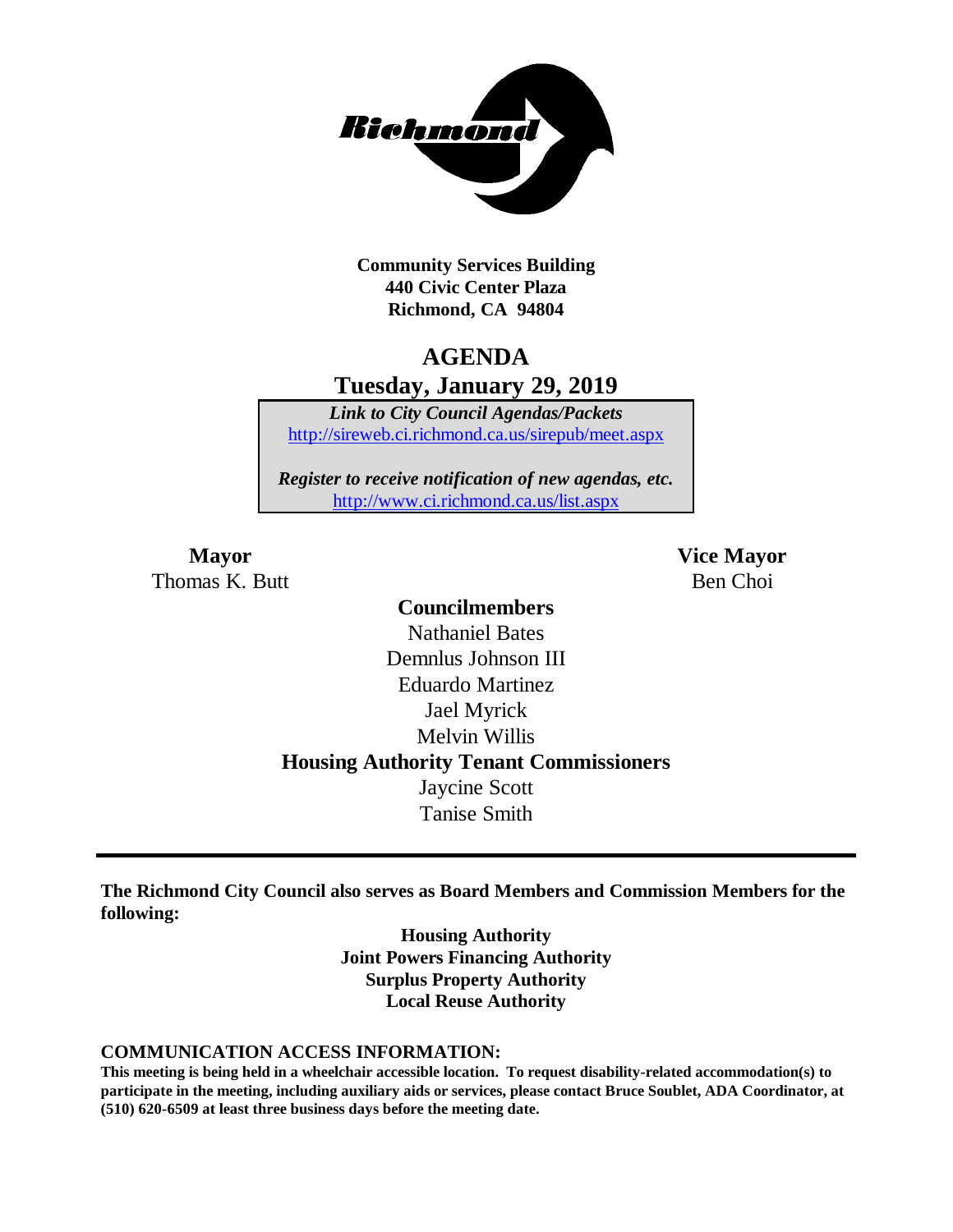# **MEETING PROCEDURES**

The City of Richmond encourages community participation at its City Council meetings and has established procedures that are intended to accommodate public input in a timely and time-sensitive way. As a courtesy to all members of the public who wish to participate in City Council meetings, please observe the following procedures:

**PUBLIC COMMENT ON AGENDA ITEMS:** Anyone who desires to address the City Council on items appearing on the agenda must complete and file a pink speaker's card with the City Clerk **prior** to the City Council's consideration of the item. Once the City Clerk has announced the item, no person shall be permitted to speak on the item other than those persons who have submitted their names to the City Clerk. Your name will be called when the item is announced for discussion. **Each speaker will be allowed up to TWO (2) MINUTES to address the City Council on NON-PUBLIC HEARING items listed on the agenda. Speakers are allowed up to THREE (3) minutes on PUBLIC HEARING items.**

**OPEN FORUM FOR PUBLIC COMMENT:** Individuals who would like to address the City Council on matters not listed on the agenda or on items remaining on the consent calendar may do so under Open Forum. All speakers must complete and file a pink speaker's card with the City Clerk **prior** to the commencement of Open Forum. The amount of time allotted to individual speakers shall be determined based on the number of persons requesting to speak during this item. **The time allocation for each speaker will be as follows:** 15 or fewer speakers, a maximum of 2 minutes; 16 to 24 speakers, a maximum of 1 and one-half minutes; and 25 or more speakers, a maximum of 1 minute.

### **SPEAKERS ARE REQUESTED TO OCCUPY THE RESERVED SEATS IN THE FRONT ROW BEHIND THE SPEAKER'S PODIUM AS THEIR NAME IS ANNOUNCED BY THE CITY CLERK.**

**CONSENT CALENDAR:** Consent Calendar items are considered routine and will be enacted, approved or adopted by one motion unless a request for removal for discussion or explanation is received from the audience or the City Council. A member of the audience requesting to remove an item from the consent calendar that is sponsored by City staff must first complete a speaker's card and discuss the item with a City staff person who has knowledge of the subject material **prior** to filing the card with the City Clerk and **prior** to the City Council's consideration of Agenda Review. Councilmembers who request to remove an item from the consent calendar must do so during Agenda Review. An item removed from the Consent Calendar may be placed anywhere on the agenda following the City Council's agenda review.

**CONDUCT AT MEETINGS:** Richmond City Council meetings are limited public forums during which the City strives to provide an open, safe atmosphere and promote robust public debate. Members of the public, however, must comply with state law, as well as the City's laws and procedures and may not actually disrupt the orderly conduct of these meetings. The public, for example, may not shout or use amplifying devices, must submit comment cards and speak during their allotted time, may not create a physical disturbance, may not speak on matters unrelated to issues within the jurisdiction of the City Council or the agenda item at hand, and may not cause immediate threats to public safety.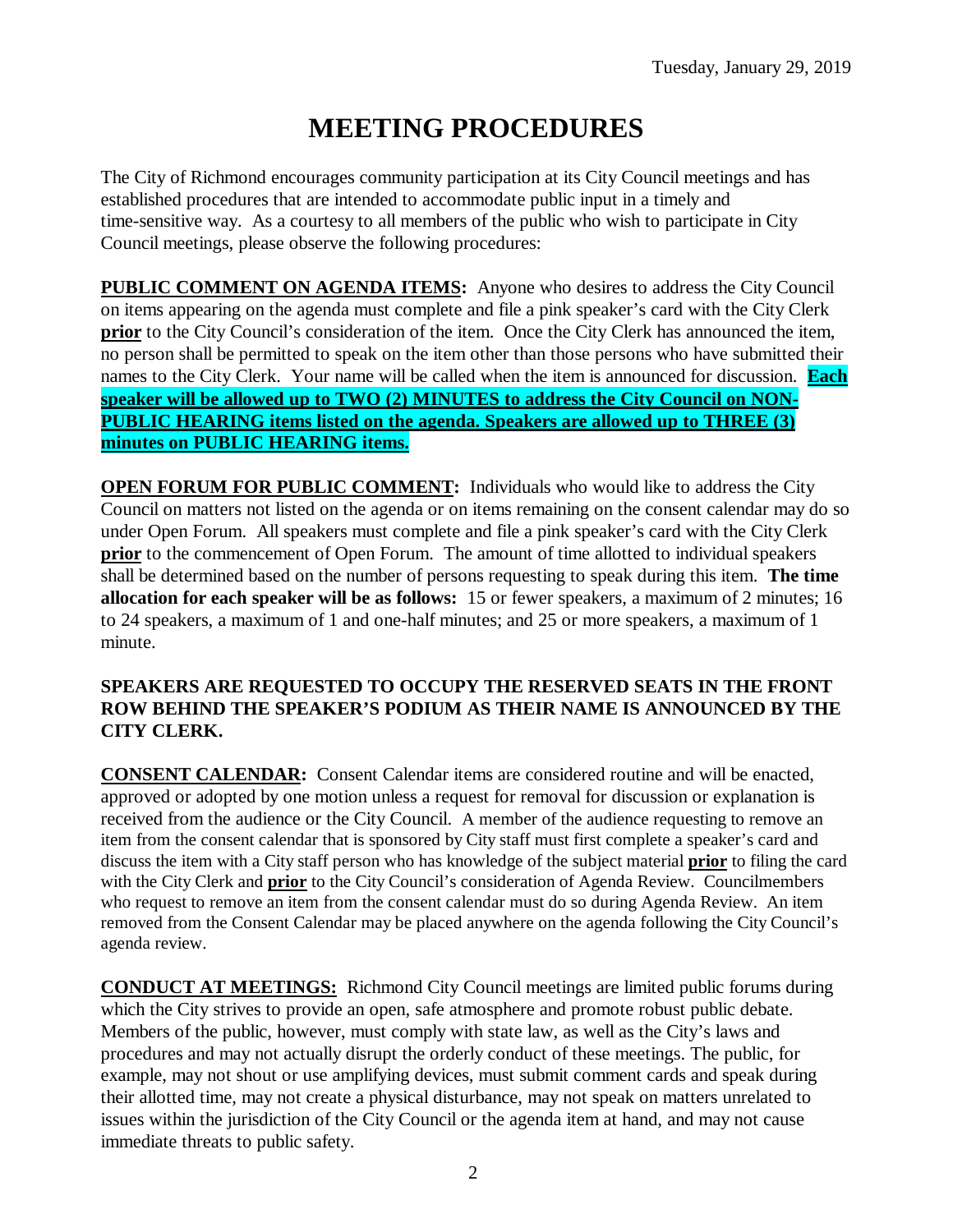**CITY HARASSMENT POLICY:** The City invites public comment and critique about its operations, including comment about the performance of its public officials and employees, at the public meetings of the City Council and boards and commissions. However, discriminatory or harassing comments about or in the presence of City employees, even comments by third parties, may create a hostile work environment, if severe or pervasive. The City prohibits harassment against an applicant, employee, or contractor on the basis of race, religious creed, color, national origin, ancestry, physical disability, medical condition, mental disability, marital status, sex (including pregnancy, childbirth, and related medical conditions), sexual orientation, gender identity, age or veteran status, or any other characteristic protected by federal, state or local law. In order to acknowledge the public's right to comment on City operations at public meetings, which could include comments that violate the City's harassment policy if such comments do not cause an actual disruption under the Council Rules and Procedures, while taking reasonable steps to protect City employees from discrimination and harassment, City Boards and Commissions shall adhere to the following procedures. If any person makes a harassing remark at a public meeting that violates the above City policy prohibiting harassment, the presiding officer of the meeting may, at the conclusion of the speaker's remarks and allotted time: (a) remind the public that the City's Policy Regarding Harassment of its Employees is contained in the written posted agenda; and (b) state that comments in violation of City policy are not condoned by the City and will play no role in City decisions. If any person makes a harassing remark at a public meeting that violates the above City policy, any City employee in the room who is offended by remarks violating the City's policy is excused from attendance at the meeting. No City employee is compelled to remain in attendance where it appears likely that speakers will make further harassing comments. If an employee leaves a City meeting for this reason, the presiding officer may send a designee to notify any offended employee who has left the meeting when those comments are likely concluded so that the employee may return to the meeting. The presiding officer may remind an employee or any council or board or commission member that he or she may leave the meeting if a remark violating the City's harassment policy is made. These procedures supplement the Council Rules and Procedures relating to disruption of orderly conduct at Council meetings.

Any law enforcement officer on duty or whose service is commanded by the presiding officer shall be Sergeant-at-Arms of the Council meetings. He/she, or they, shall carry out all orders and instructions given by the presiding officer for the purpose of maintaining order and decorum at the Council meetings (City Council Rules of Procedure and Order Section III F, RMC Section 2.12.030).

**\*\*\*\*\*\*\*\*\*\*\*\*\*\*\*\*\*\*\*\*\*\*\*\*\*\*\*\*\*\*\*\*\*\*\*\*\*\*\*\*\*\*\*\*\*\*\*\*\*\*\*\*\*\*\*\*\*\***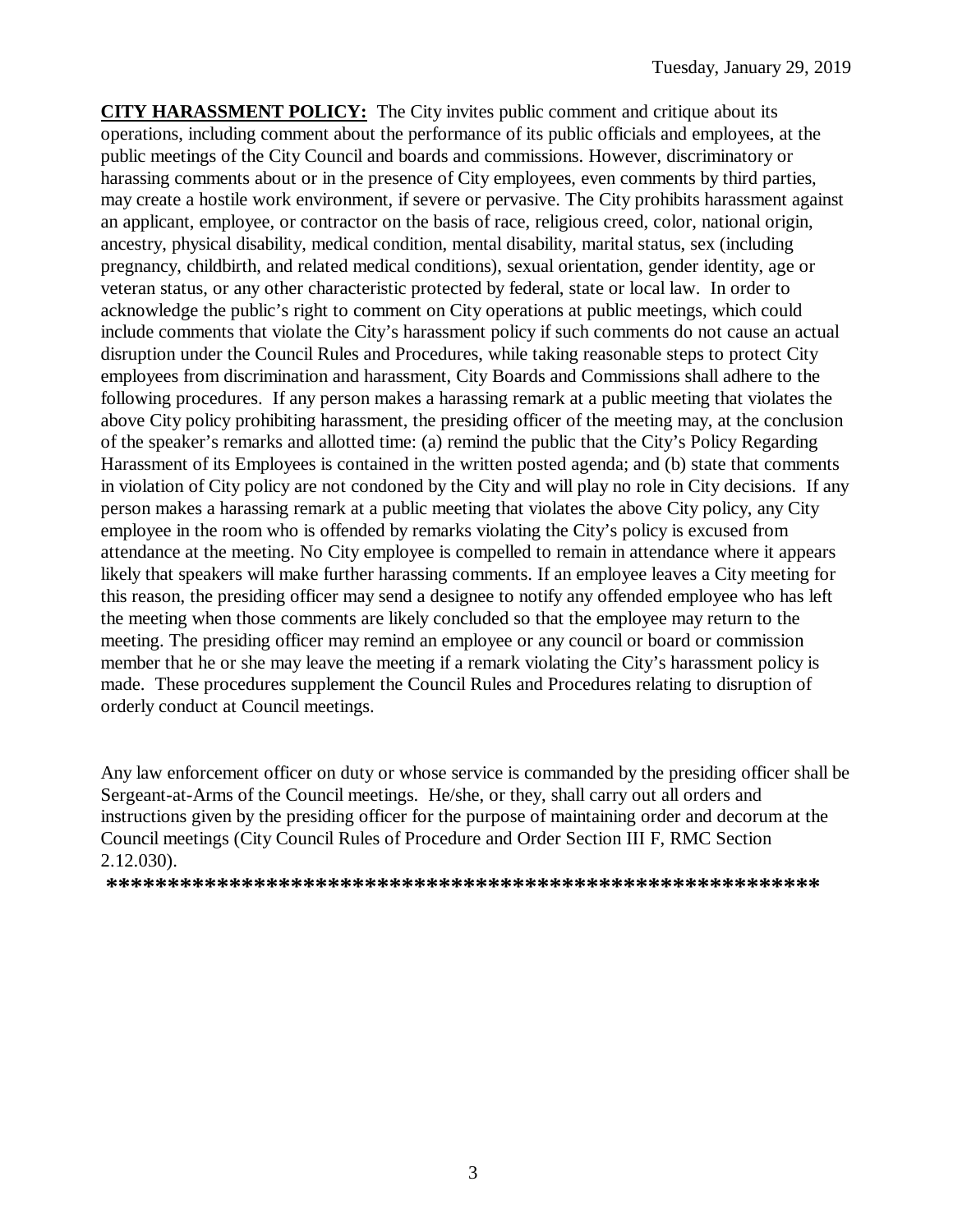# **OPEN SESSION TO HEAR PUBLIC COMMENT BEFORE CLOSED SESSION**

6:00 p.m.

### **A. ROLL CALL**

#### **B. PUBLIC COMMENT BEFORE CLOSED SESSION**

#### **C. ADJOURN TO CLOSED SESSION**

### **CLOSED SESSION**

Shimada Room of the Community Services Building

#### **CITY COUNCIL**

CONFERENCE WITH REAL PROPERTY NEGOTIATOR (Government Code Section 54956.8):

Property: 601A Canal Boulevard Agency negotiators: Carlos Martinez and Ryan Smith Negotiating party: Watershed Nursery (Diana Benner and Laura Hanson) Under negotiation: Price and terms of payment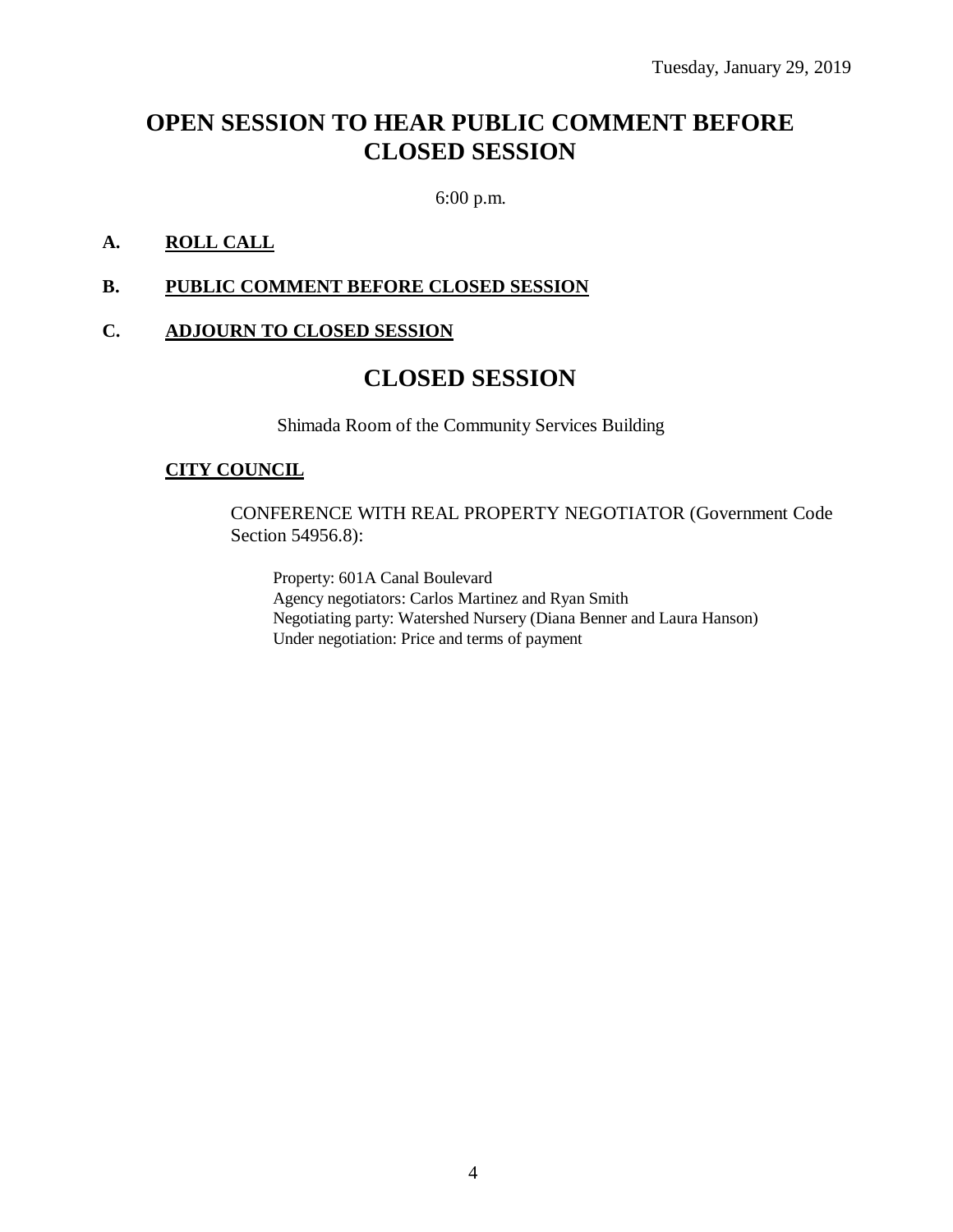# **REGULAR MEETING OF THE RICHMOND CITY COUNCIL**

6:30 p.m.

### **A. PLEDGE TO THE FLAG**

- **B. ROLL CALL**
- **C. STATEMENT OF CONFLICT OF INTEREST**
- **D. AGENDA REVIEW**

### **E. PRESENTATIONS, PROCLAMATIONS, AND COMMENDATIONS**

- **E-1.** PROCLAMATION declaring February 2019 as Black History Month in the City of Richmond - Office of the Mayor (Mayor Tom Butt 620-6503).
- **E-2.** ANNOUNCE recent resignations from the City of Richmond Boards, Commissions, and Committees; and ANNOUNCE vacancies on City of Richmond Boards, Commissions, and Committees as of January 29, 2019, and ask that interested individuals send applications to the City Clerk - Office of the Mayor (Mayor Tom Butt 620-6503).

### **F. REPORT FROM THE CITY ATTORNEY OF FINAL DECISIONS MADE DURING CLOSED SESSION**

### **G. REPORT FROM THE CITY MANAGER**

### **H. OPEN FORUM FOR PUBLIC COMMENT**

### **I. STUDY AND ACTION SESSION**

- **I-1.** RECEIVE a presentation from the City Manager's Office on City-wide Transportation Division efforts to support West Contra Costa County objectives and regional transportation planning goals for effective implementation - City Manager's Office (Carlos Martinez/Lori Reese-Brown 620-6512). **This item was continued from the December 18, 2018, meeting.**
- **I-2.** RECIEVE a presentation about the Police Department's School Resource Officer (SRO) Program so that its workings, and recent history, as well as associated costs and expenses are known and understood, in order to assist the Council in setting future funding priorities related to the continuance of SRO staffing at Richmond schools - Police Department (Chief Allwyn Brown 620-1802).